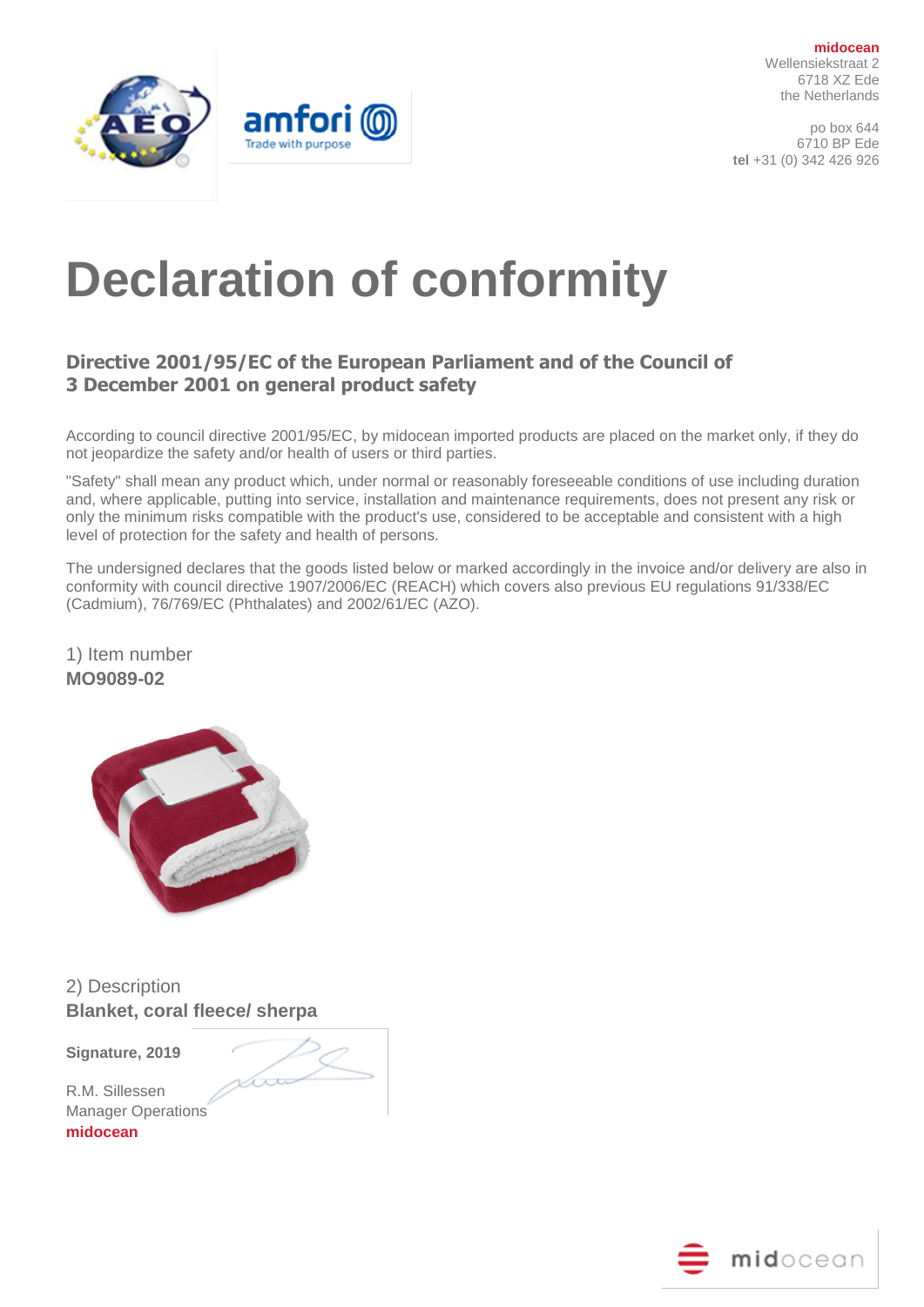



# **Declaration of conformity**

## **Directive 2001/95/EC of the European Parliament and of the Council of 3 December 2001 on general product safety**

According to council directive 2001/95/EC, by midocean imported products are placed on the market only, if they do not jeopardize the safety and/or health of users or third parties.

"Safety" shall mean any product which, under normal or reasonably foreseeable conditions of use including duration and, where applicable, putting into service, installation and maintenance requirements, does not present any risk or only the minimum risks compatible with the product's use, considered to be acceptable and consistent with a high level of protection for the safety and health of persons.

The undersigned declares that the goods listed below or marked accordingly in the invoice and/or delivery are also in conformity with council directive 1907/2006/EC (REACH) which covers also previous EU regulations 91/338/EC (Cadmium), 76/769/EC (Phthalates) and 2002/61/EC (AZO).

1) Item number **MO9089-04**



2) Description **Blanket, coral fleece/ sherpa**

Var

**Signature, 2019** 

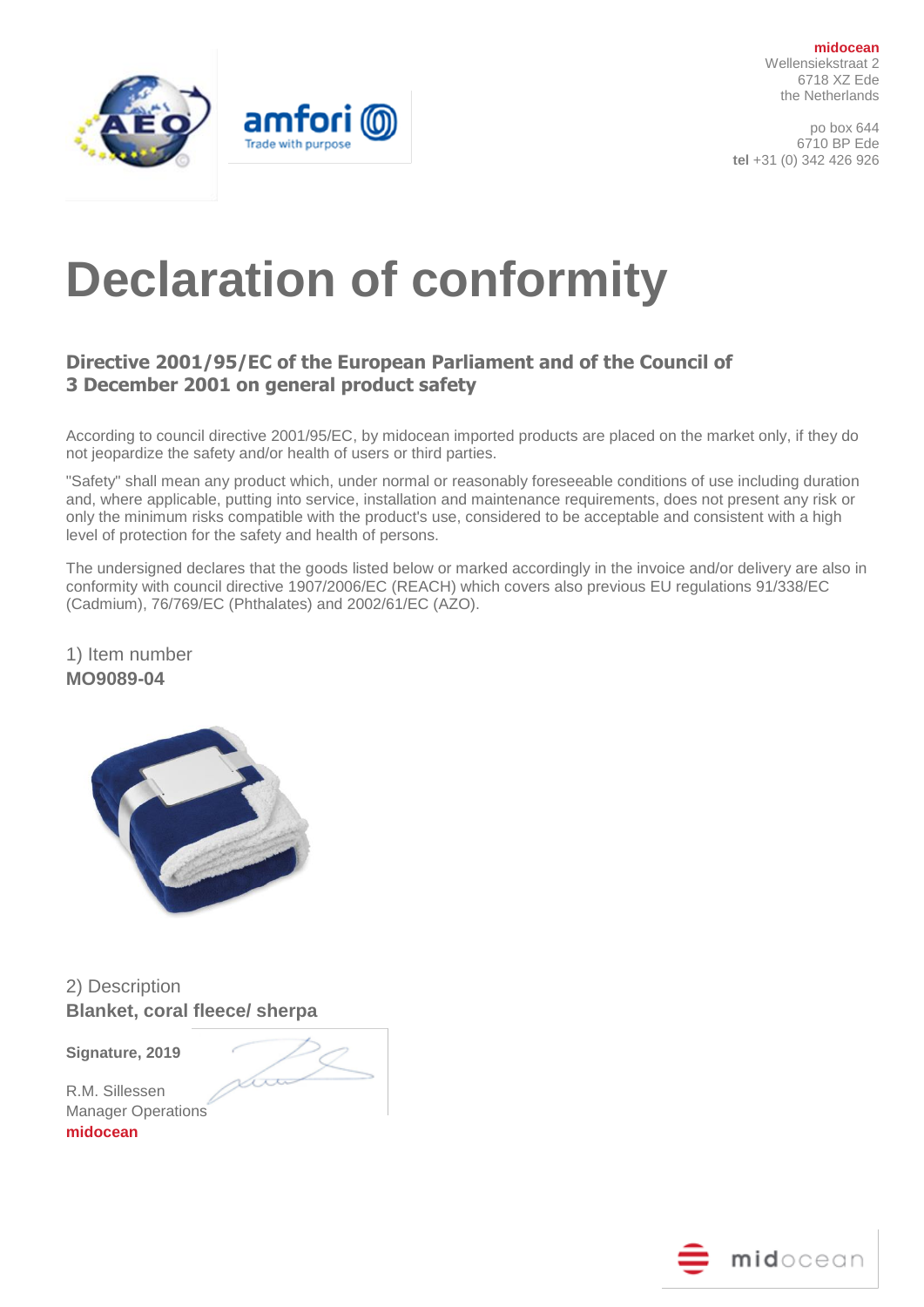



# **Declaration of conformity**

## **Directive 2001/95/EC of the European Parliament and of the Council of 3 December 2001 on general product safety**

According to council directive 2001/95/EC, by midocean imported products are placed on the market only, if they do not jeopardize the safety and/or health of users or third parties.

"Safety" shall mean any product which, under normal or reasonably foreseeable conditions of use including duration and, where applicable, putting into service, installation and maintenance requirements, does not present any risk or only the minimum risks compatible with the product's use, considered to be acceptable and consistent with a high level of protection for the safety and health of persons.

The undersigned declares that the goods listed below or marked accordingly in the invoice and/or delivery are also in conformity with council directive 1907/2006/EC (REACH) which covers also previous EU regulations 91/338/EC (Cadmium), 76/769/EC (Phthalates) and 2002/61/EC (AZO).

1) Item number **MO9089-07**



2) Description **Blanket, coral fleece/ sherpa**

Var

**Signature, 2019**